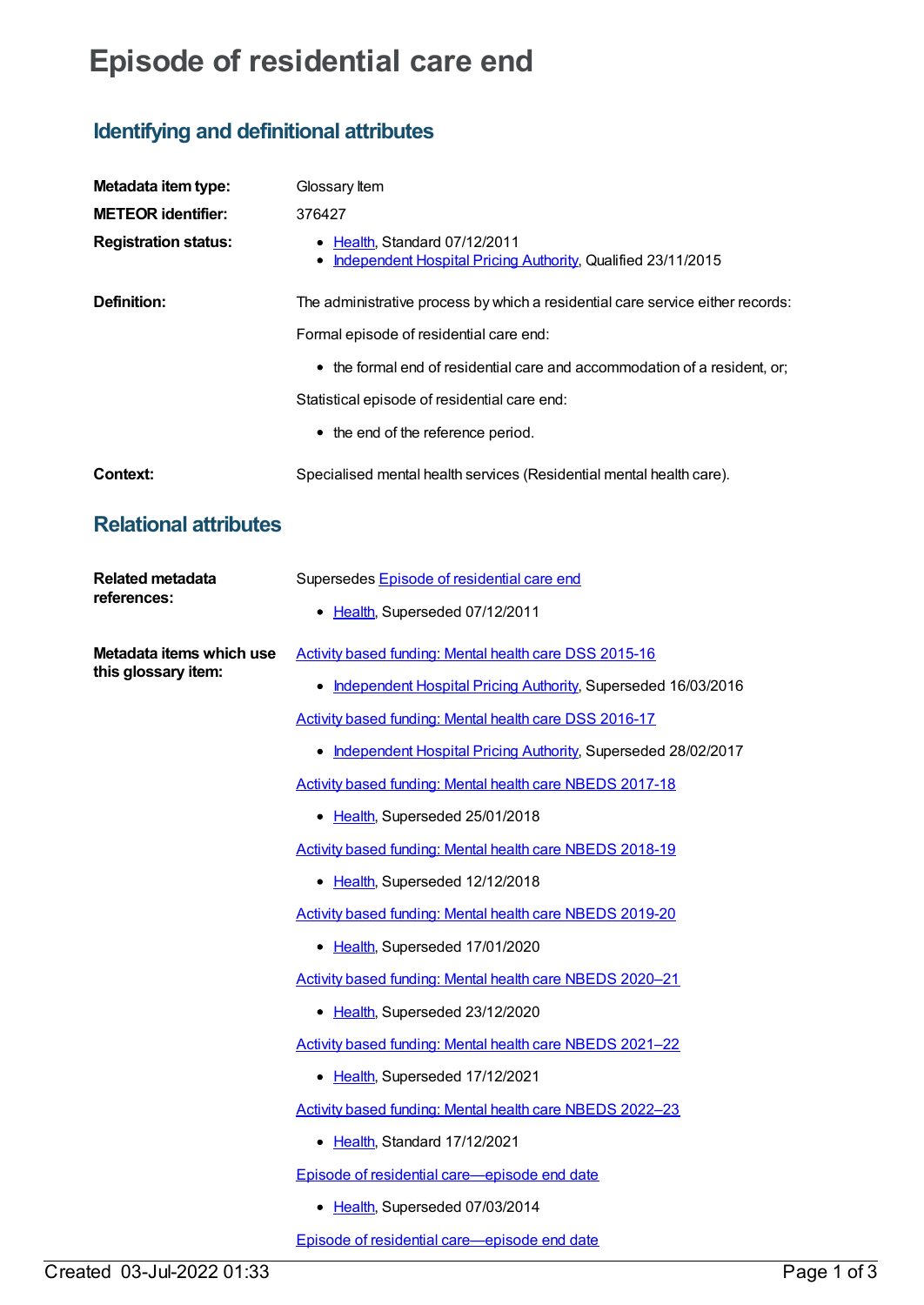## ACT Health [\(retired\)](https://meteor.aihw.gov.au/RegistrationAuthority/9), Candidate 09/08/2018

• [Health](https://meteor.aihw.gov.au/RegistrationAuthority/12), Superseded 16/01/2020

Episode of residential [care—episode](https://meteor.aihw.gov.au/content/723203) end date

• [Health](https://meteor.aihw.gov.au/RegistrationAuthority/12), Standard 16/01/2020

Episode of residential [care—episode](https://meteor.aihw.gov.au/content/534037) end date, DDMMYYYY

• [Health](https://meteor.aihw.gov.au/RegistrationAuthority/12), Superseded 25/01/2018

Episode of residential [care—episode](https://meteor.aihw.gov.au/content/685913) end date, DDMMYYYY

- ACT Health [\(retired\)](https://meteor.aihw.gov.au/RegistrationAuthority/9), Candidate 09/08/2018
- [Health](https://meteor.aihw.gov.au/RegistrationAuthority/12), Superseded 16/01/2020

Episode of residential [care—episode](https://meteor.aihw.gov.au/content/723189) end date, DDMMYYYY

• [Health](https://meteor.aihw.gov.au/RegistrationAuthority/12), Standard 16/01/2020

Episode of residential [care—episode](https://meteor.aihw.gov.au/content/417650) end date, DDMMYYYY

• [Health](https://meteor.aihw.gov.au/RegistrationAuthority/12), Superseded 07/03/2014

Episode of residential [care—episode](https://meteor.aihw.gov.au/content/417622) end mode

• [Health](https://meteor.aihw.gov.au/RegistrationAuthority/12), Superseded 07/03/2014

Episode of residential [care—episode](https://meteor.aihw.gov.au/content/533523) end mode

- ACT Health [\(retired\)](https://meteor.aihw.gov.au/RegistrationAuthority/9), Candidate 09/08/2018
- [Health](https://meteor.aihw.gov.au/RegistrationAuthority/12), Superseded 16/01/2020

Episode of residential [care—episode](https://meteor.aihw.gov.au/content/723206) end mode

• [Health](https://meteor.aihw.gov.au/RegistrationAuthority/12), Standard 16/01/2020

Episode of residential [care—episode](https://meteor.aihw.gov.au/content/417529) end mode, code N

• [Health](https://meteor.aihw.gov.au/RegistrationAuthority/12), Superseded 07/03/2014

Episode of residential [care—episode](https://meteor.aihw.gov.au/content/524966) end mode, code N

- ACT Health [\(retired\)](https://meteor.aihw.gov.au/RegistrationAuthority/9), Candidate 09/08/2018
- [Health](https://meteor.aihw.gov.au/RegistrationAuthority/12), Superseded 16/01/2020

Episode of residential [care—episode](https://meteor.aihw.gov.au/content/723192) end mode, code N

• [Health](https://meteor.aihw.gov.au/RegistrationAuthority/12), Standard 16/01/2020

Mental health [establishments](https://meteor.aihw.gov.au/content/468195) NMDS 2012-13

• [Health](https://meteor.aihw.gov.au/RegistrationAuthority/12), Superseded 07/02/2013

Mental health [establishments](https://meteor.aihw.gov.au/content/493652) NMDS 2013-14

• [Health](https://meteor.aihw.gov.au/RegistrationAuthority/12), Superseded 07/03/2014

Mental health [establishments](https://meteor.aihw.gov.au/content/546889) NMDS 2014-15

• [Health](https://meteor.aihw.gov.au/RegistrationAuthority/12), Superseded 13/11/2014

Mental health [establishments](https://meteor.aihw.gov.au/content/565661) NMDS 2015-16

• [Health](https://meteor.aihw.gov.au/RegistrationAuthority/12), Superseded 04/09/2015

Mental health [establishments](https://meteor.aihw.gov.au/content/605829) NMDS 2016-17

• [Health](https://meteor.aihw.gov.au/RegistrationAuthority/12), Superseded 17/08/2017

Mental health [establishments](https://meteor.aihw.gov.au/content/645723) NMDS 2017–18

• [Health](https://meteor.aihw.gov.au/RegistrationAuthority/12), Superseded 25/01/2018